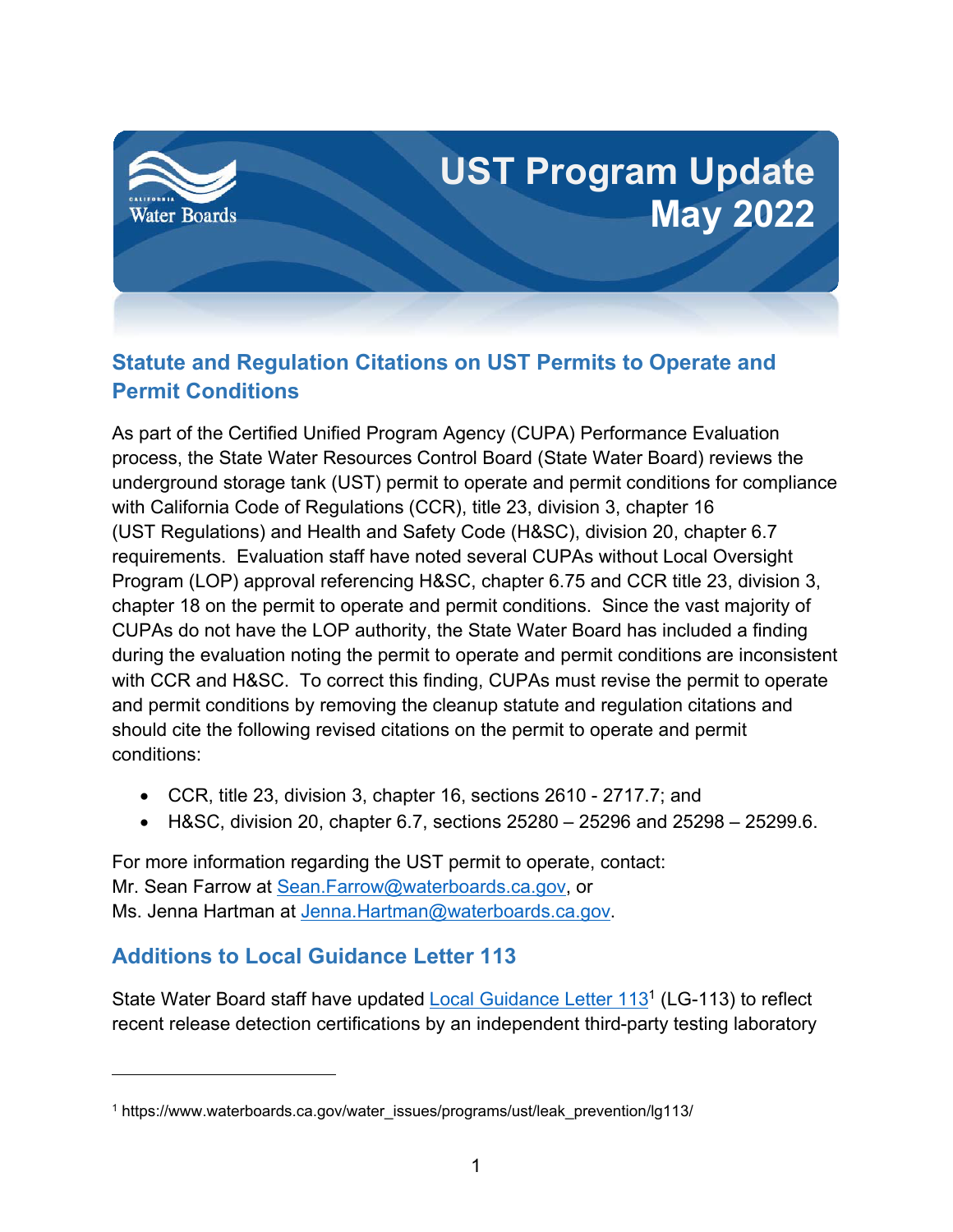as meeting the release detection requirements equivalent to the Standard Test Procedures for Evaluating Leak Detection Methods – Automatic Tank Gauging Systems and Alternative Test Procedures for Evaluating Leak Detection Methods: Evaluation of Liquid Level Sensors. The Franklin Fueling EVO 600 and EVO 6000 monitoring panels in conjunction with various liquid level sensors and magnetostrictive probes have been posted to LG-113. CUPAs should anticipate the use of this release detection equipment at new and upgraded facilities and ensure service technicians have received training on these products through the manufacturer. Please note the limits to tank sizes and compatible substances for this equipment as outlined on LG-113.

State Water Board staff are making additional modifications to LG-113 in an effort to improve the usability of the website. As LG-113 has grown over the years, some manufacturer information has become difficult to navigate. Moving forward, some equipment sections will be re-organized by the release detection device, with links to the associated monitoring panel. Franklin Fueling's listings have been updated to reflect this new structure, and other manufacturers' sections will be modified over the next several weeks.

For more information regarding additions to LG-113, contact: Mr. Austin Lemire-Baeten at (916) 327-5612 or [Austin.Lemire-Baeten@waterboards.ca.gov](mailto:Austin.Lemire-Baeten@waterboards.ca.gov).

#### **Designated Operator Responsibilities**

The State Water Board is aware of designated operators (DOs) performing UST facility inspections where an alarm has occurred in a sump, and instead of opening the sump and inspecting as required by UST Regulations, section 2716(b)(9), will call a service technician to perform the work after the inspection without noting the compliance issue in section 3 of the *Designated UST Operator Visual Inspection Report*. The State Water Board understands that in some circumstances, the DO may not be able to physically remove the sump lid, however, the unresolved issue must be noted in section 3 with follow-up action requirements by the UST owner or operator in section 5. Further, the DO must properly complete sections 8 and 9 as shown: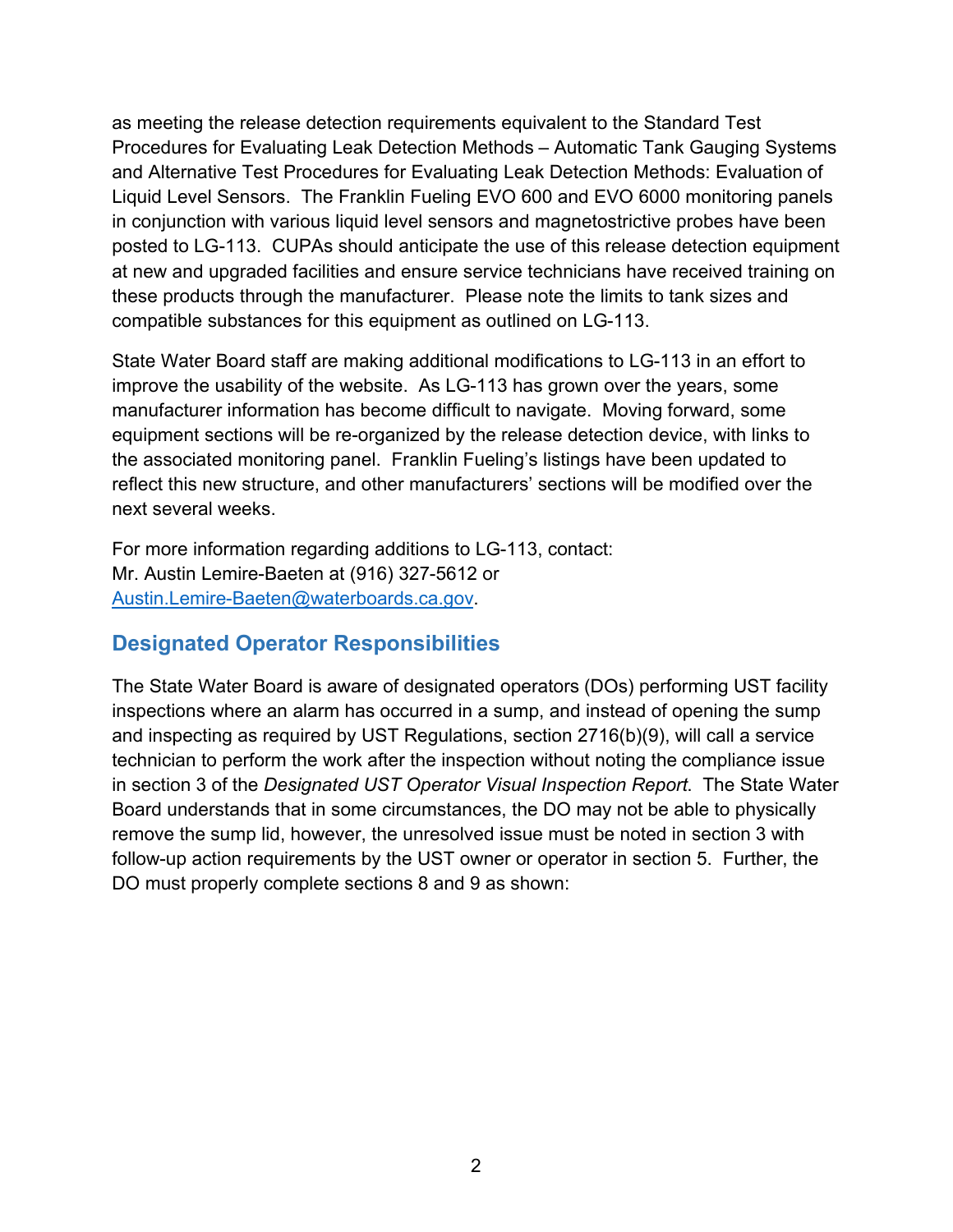| 8. RELEASE DETECTION ALARM HISTORY                                                        |               |                 |                            |   |    |            |           |
|-------------------------------------------------------------------------------------------|---------------|-----------------|----------------------------|---|----|------------|-----------|
| Attach a copy of the alarm history report/log to this report.                             |               |                 |                            |   | No | <b>NA</b>  |           |
| Is the monitoring system powered on and in proper operating mode?                         |               |                 |                            |   | П  |            |           |
| Has each alarm since the previous inspection been responded to                            |               |                 |                            |   |    |            |           |
| appropriately? (Attach documentation verifying appropriate service                        |               |                 |                            | П | ⊠  |            |           |
| to this report.)                                                                          |               |                 |                            |   |    |            |           |
| Have all containment sumps, that have had an alarm since the                              |               |                 |                            |   |    |            |           |
| previous designated UST operator inspection report, been                                  |               |                 |                            |   | ⊠  |            |           |
| responded to by a qualified service technician?                                           |               |                 |                            |   |    |            |           |
| <b>9. UST SYSTEM INSPECTION</b>                                                           |               |                 |                            |   |    |            |           |
| List below and in Section 3 all containment sumps that have had a release detection alarm |               |                 |                            |   |    |            |           |
| since the previous Designated UST Operator Inspection Report and have not been responded  |               |                 |                            |   |    |            |           |
| to by a qualified service technician. Containment sumps listed below require a visual     |               |                 |                            |   |    |            |           |
| inspection for damage, water, debris, hazardous substance, and proper sensor location.    |               |                 |                            |   |    |            |           |
| Is the containment sump free of damage, water, debris, and hazardous substances?          |               |                 |                            |   |    |            |           |
| <b>Containment Sump ID</b>                                                                | Yes           | No <sub>1</sub> | <b>Containment Sump ID</b> |   |    | <b>Yes</b> | <b>No</b> |
| <b>Tank X Turbine Sump</b>                                                                |               | П               |                            |   |    |            |           |
|                                                                                           | $\mathcal{L}$ |                 |                            |   |    |            |           |

During the visual inspection, the DO is responsible for addressing a variety of compliance issues as part of the inspection procedure. As such, by not inspecting a sump with a release detection alarm, the DO has not verified that each alarm condition was documented and responded to appropriately. UST inspectors review the Designated UST Operator Visual Inspection Report as part of the UST routine compliance inspection. Compliance issues that are not addressed or documented appropriately are violations and need to be included in the inspection report.

For more information regarding the responsibilities of designated operators, contact: Mr. Austin Lemire-Baeten at (916) 327-5612 or [Austin.Lemire-Baeten@waterboards.ca.gov](mailto:Austin.Lemire-Baeten@waterboards.ca.gov)

#### **Compatibility of Sealants**

State Water Board staff have recently fielded questions pertaining to compatibility of materials used in UST systems that are incidental to the containment system. As described in H&SC, chapter 6.7, sections 25290.1(c), 25290.2(c), and 25291(a), compatibility is an essential property of UST containment. While not explicitly stated, product compatibility applies to adhesives, sealants, pipe dope, and related materials that are part of the containment system and therefore must be compatible.